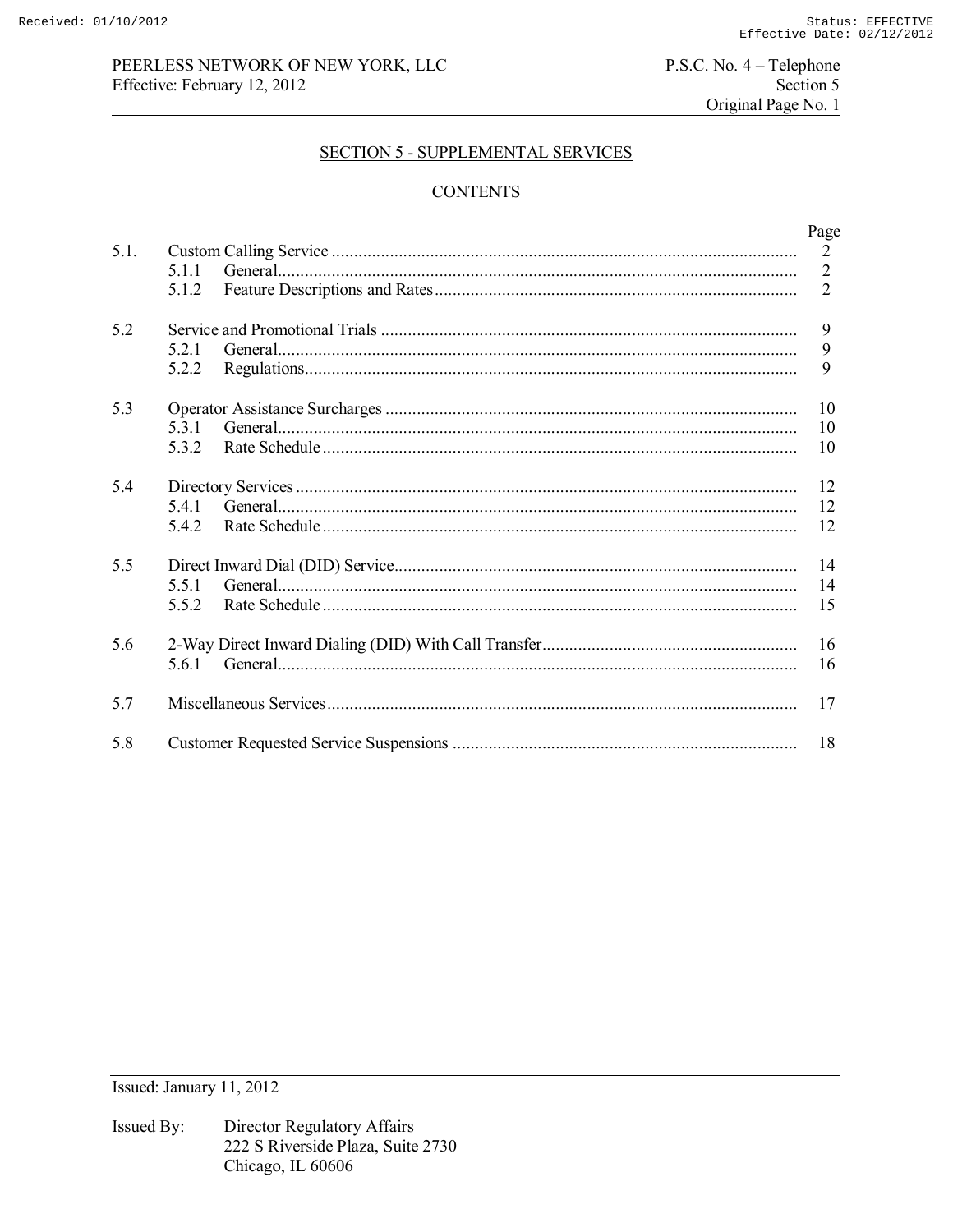### 5.1 CUSTOM CALLING SERVICE

5.1.1 General

 The features in this section are made available on an individual basis or as part of multiple feature packages. All features are provided subject to availability; features may not be available with all classes of service. Transmission levels may not be sufficient in all cases.

5.1.2 Feature Descriptions and Rates

Rates in this section are applied on a monthly basis unless otherwise specified:

|                                                                                                                      | Minimum | Maximum |
|----------------------------------------------------------------------------------------------------------------------|---------|---------|
| <b>CALL WAITING</b>                                                                                                  | \$1.00  | \$2.00  |
| Provides a tone signal when a second call<br>is coming in on a busy line.                                            |         |         |
| <b>CALL FORWARDING-Variable</b>                                                                                      | \$1.00  | \$2.00  |
| Permits a customer to automatically<br>transfer all incoming calls to another<br>dialable telephone number.          |         |         |
| <b>THREE-WAY CALLING</b>                                                                                             | \$1.00  | \$2.00  |
| Adds a third party to an established<br>connection without operator assistance.                                      |         |         |
| <b>SPEED CALLING</b> - 39 Number List                                                                                | \$1.00  | \$2.00  |
| Allows a customer to call other telephone<br>numbers by dialing a code rather than the<br>complete telephone number. |         |         |

Issued: January 11, 2012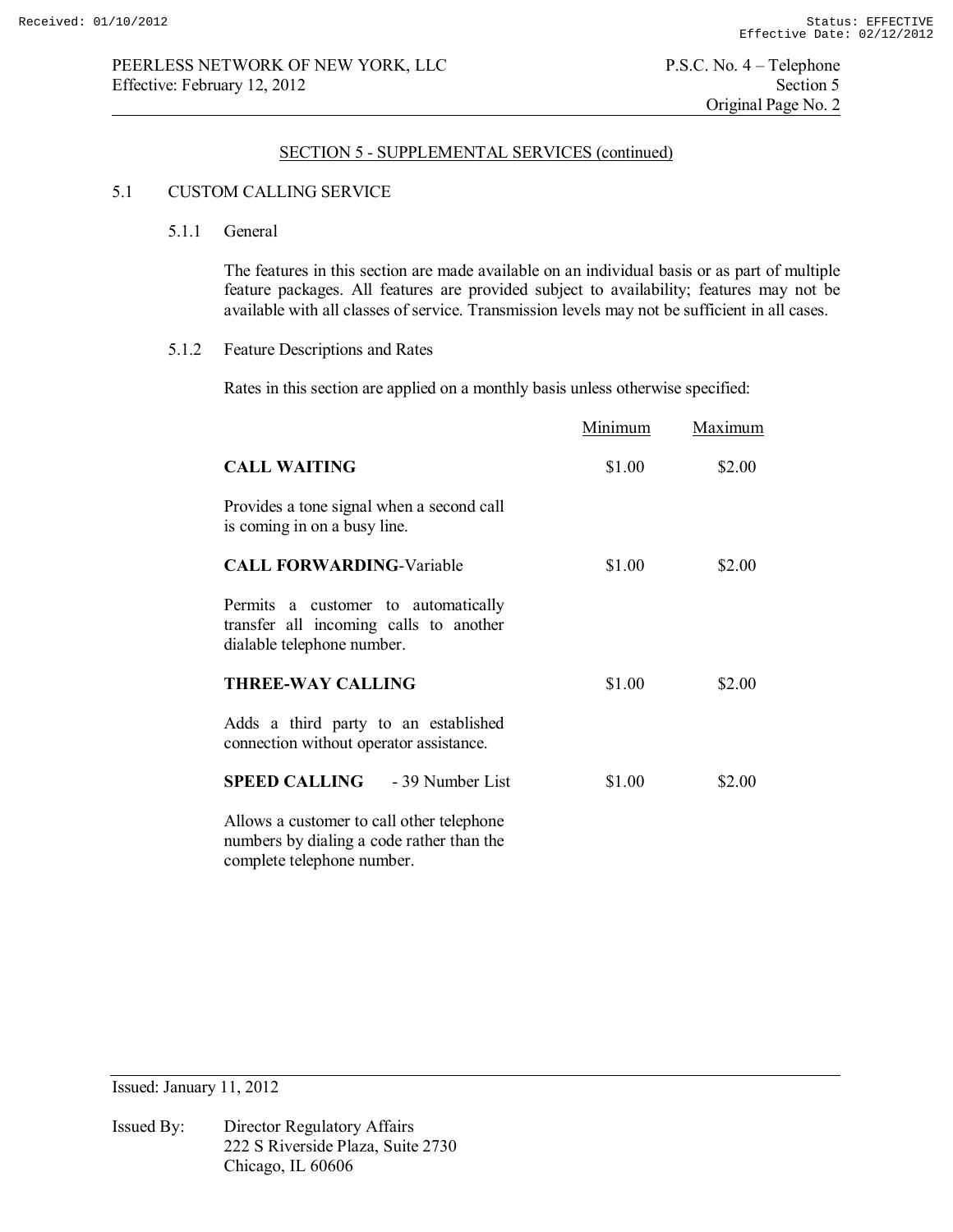# SECTION 5 - SUPPLEMENTAL SERVICES (continued)

## 5.1.2 Feature Descriptions and Rates (continued)

| Pearlie Descriptions and Nates (Communed)                                                                                                                                                                                                                                                                                                                                                                                                                                  | Minimum<br>Per<br>Activation | Maximum<br>Per<br>Activation |
|----------------------------------------------------------------------------------------------------------------------------------------------------------------------------------------------------------------------------------------------------------------------------------------------------------------------------------------------------------------------------------------------------------------------------------------------------------------------------|------------------------------|------------------------------|
| <b>CALL TRACE</b>                                                                                                                                                                                                                                                                                                                                                                                                                                                          | \$1.00                       | \$2.00                       |
| <b>This</b><br>feature will, upon successful<br>customer activation, automatically trace<br>the telephone number of the line used for<br>the last call received by the Customer.<br>Call Trace is provided to customers<br>whose local Telephone Exchange Service<br>includes only Residence lines. The<br>company will not provide the traced<br>number to the customer, but it will be<br>provided to law enforcement officials<br>upon written request of the customer. |                              |                              |
| <b>DISTINCTIVE RINGING</b>                                                                                                                                                                                                                                                                                                                                                                                                                                                 | \$1.00                       | \$2.00                       |
| This feature allows a customer to<br>designate up to ten telephone numbers<br>from which incoming calls will have a<br>distinctive ring. For customers with call<br>waiting, a distinctive call-waiting signal<br>will be received if a call from one of the<br>designated telephone numbers is waiting.                                                                                                                                                                   |                              |                              |
| <b>CALL SCREENING</b>                                                                                                                                                                                                                                                                                                                                                                                                                                                      | \$1.00                       | \$2.00                       |
| Customer can designate 10 numbers<br>incoming calls will be<br>from which<br>pre-recorded<br>connected<br>to<br>a                                                                                                                                                                                                                                                                                                                                                          |                              |                              |

Issued: January 11, 2012

Issued By: Director Regulatory Affairs 222 S Riverside Plaza, Suite 2730 Chicago, IL 60606

taken now.

announcement that calls are not being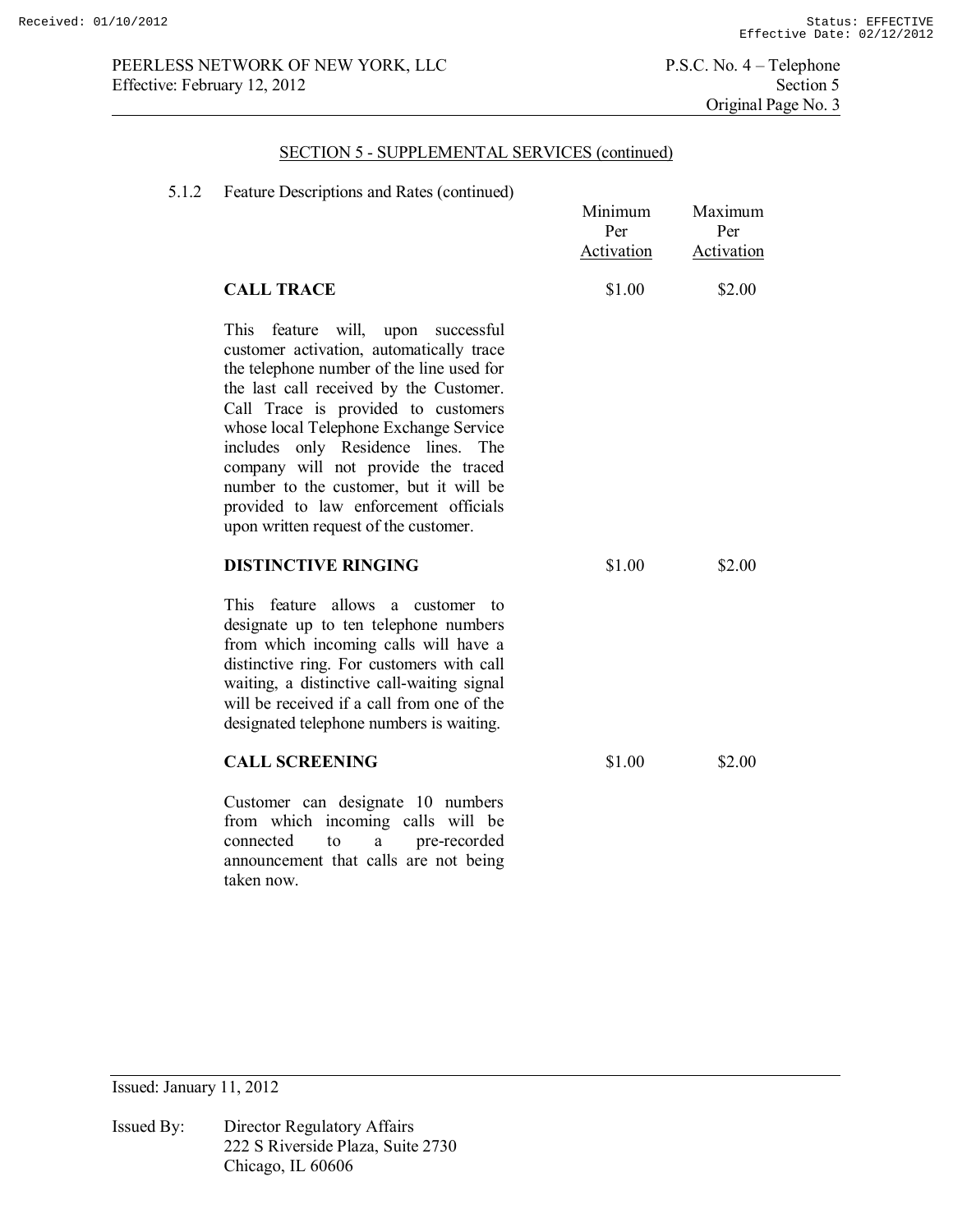# SECTION 5 - SUPPLEMENTAL SERVICES (continued)

| 5.1.2 | Feature Descriptions and Rates (continued)                                                                                                                                                                                                                                                                                                                                                                                                                                                                                   | Minimum | Maximum |
|-------|------------------------------------------------------------------------------------------------------------------------------------------------------------------------------------------------------------------------------------------------------------------------------------------------------------------------------------------------------------------------------------------------------------------------------------------------------------------------------------------------------------------------------|---------|---------|
|       | <b>CALLER ID</b>                                                                                                                                                                                                                                                                                                                                                                                                                                                                                                             | \$3.00  | \$6.00  |
|       | This Central Office feature provides for<br>the display of the incoming telephone<br>number on a customer provided display<br>attached to<br>the customer's<br>device<br>telephone or answering machine with a<br>built-in display screen. The Caller ID<br>feature will forward the calling number<br>from<br>the<br>appropriately<br>equipped<br>central<br>terminating<br>office<br>to<br>the<br>customer provided display device. The<br>Company will forward all telephone<br>numbers subject to technical limitations. |         |         |
|       | <b>CALLER ID WITH NAME</b>                                                                                                                                                                                                                                                                                                                                                                                                                                                                                                   | \$5.00  | \$10.00 |
|       | This Central Office feature is only<br>offered to customers being served by<br>appropriately equipped central offices<br>and subscribing to caller ID. This<br>feature provides for the display of the<br>listed<br>name<br>associated<br>with<br>the<br>telephone number from which the call is<br>being made. The name will be delivered<br>to a customer provided display device.<br>The company will forward all calling<br>names subject to technical limitations.                                                      |         |         |
|       | <b>SPECIAL DELIVERY SERVICE</b>                                                                                                                                                                                                                                                                                                                                                                                                                                                                                              | \$1.00  | \$2.00  |
|       | When a busy or don't answer condition<br>exists on an outgoing call, this feature                                                                                                                                                                                                                                                                                                                                                                                                                                            |         |         |

Issued: January 11, 2012

Issued By: Director Regulatory Affairs 222 S Riverside Plaza, Suite 2730 Chicago, IL 60606

automatically forwards the calling party to a pre-determined telephone number.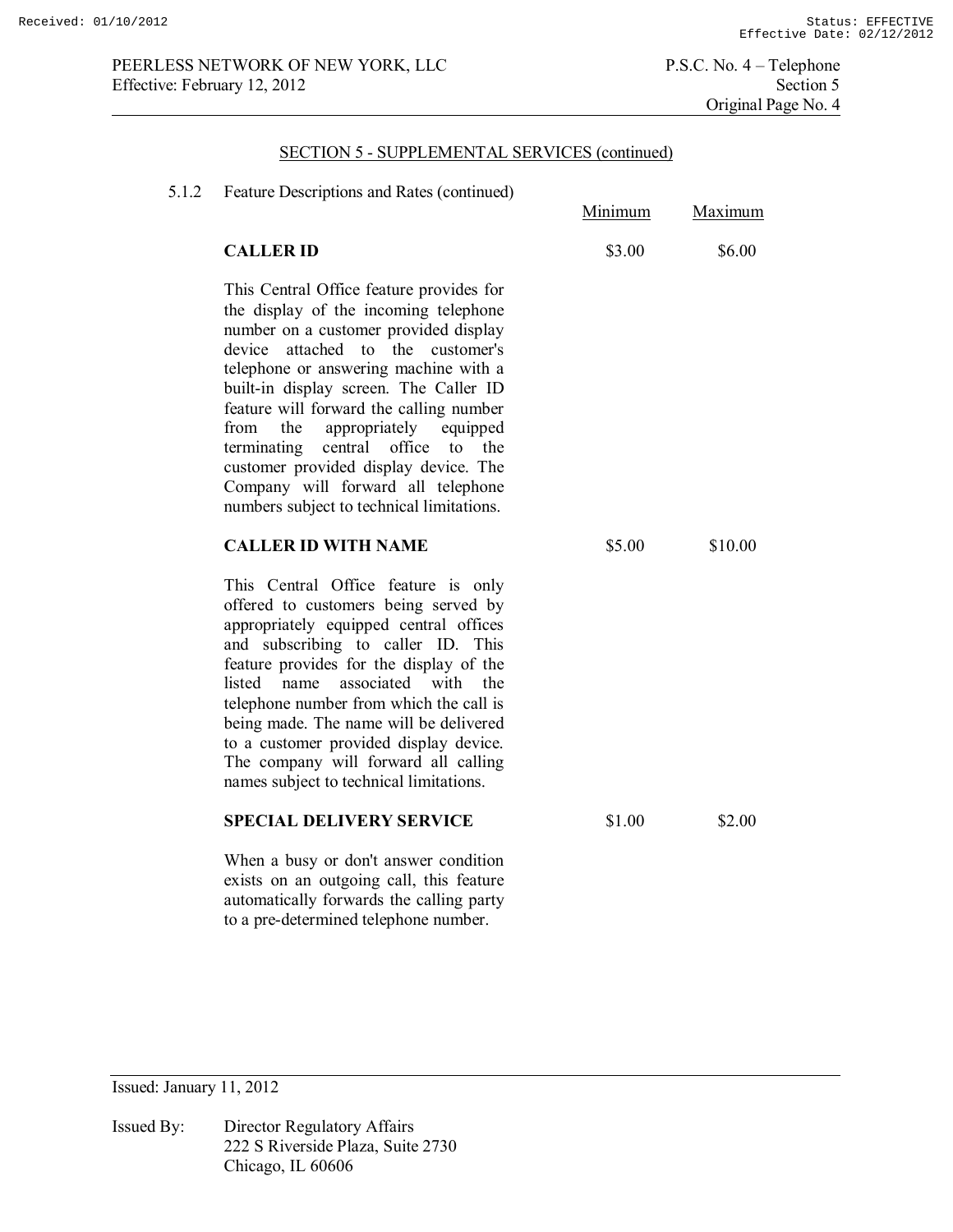#### SECTION 5 - SUPPLEMENTAL SERVICES (continued)

| 5.1.2 | Feature Descriptions and Rates (continued)                                                                                                                                                                                                                                                                                                                                                                                                                                                                                                                                                                                                                                                     | Minimum | Maximum |
|-------|------------------------------------------------------------------------------------------------------------------------------------------------------------------------------------------------------------------------------------------------------------------------------------------------------------------------------------------------------------------------------------------------------------------------------------------------------------------------------------------------------------------------------------------------------------------------------------------------------------------------------------------------------------------------------------------------|---------|---------|
|       | <b>BUSY LINE TRANSFER</b>                                                                                                                                                                                                                                                                                                                                                                                                                                                                                                                                                                                                                                                                      | \$1.00  | \$2.00  |
|       | In the event that the called telephone<br>number<br>this<br>is<br>busy,<br>feature<br>automatically forwards incoming calls<br>to a predetermined telephone number<br>served by the same central office switch,<br>or provides inter-switch forwarding to a<br>predetermined,<br>dialable<br>telephone<br>number where technically available. If<br>incoming calls are transferred to a<br>number served by the same or a<br>different central office switch, multiple<br>calls will be transferred simultaneously<br>provided that there are<br>sufficient<br>facilities to accept the calls. <i>This feature</i><br>is not compatible with Call Waiting or<br>Direct Inward Dialing Service. |         |         |
|       | <b>ALTERNATE ANSWERING</b>                                                                                                                                                                                                                                                                                                                                                                                                                                                                                                                                                                                                                                                                     | \$1.00  | \$2.00  |
|       | In the event that the telephone number is<br>not answered within the Company<br>designated parameters, normally three to<br>four rings, this feature automatically<br>incoming<br>forwards<br>calls<br>to<br>a<br>predetermined, or a different central<br>office switch, multiple calls will be<br>transferred simultaneously provided that<br>are sufficient facilities to accept the calls.                                                                                                                                                                                                                                                                                                 |         |         |
|       | <b>EASY CALL</b>                                                                                                                                                                                                                                                                                                                                                                                                                                                                                                                                                                                                                                                                               | \$1.00  | \$2.00  |
|       | Provides automatic dialing of a number<br>when the customer's line is taken off-<br>hook, at 7-second intervals.                                                                                                                                                                                                                                                                                                                                                                                                                                                                                                                                                                               |         |         |

Issued: January 11, 2012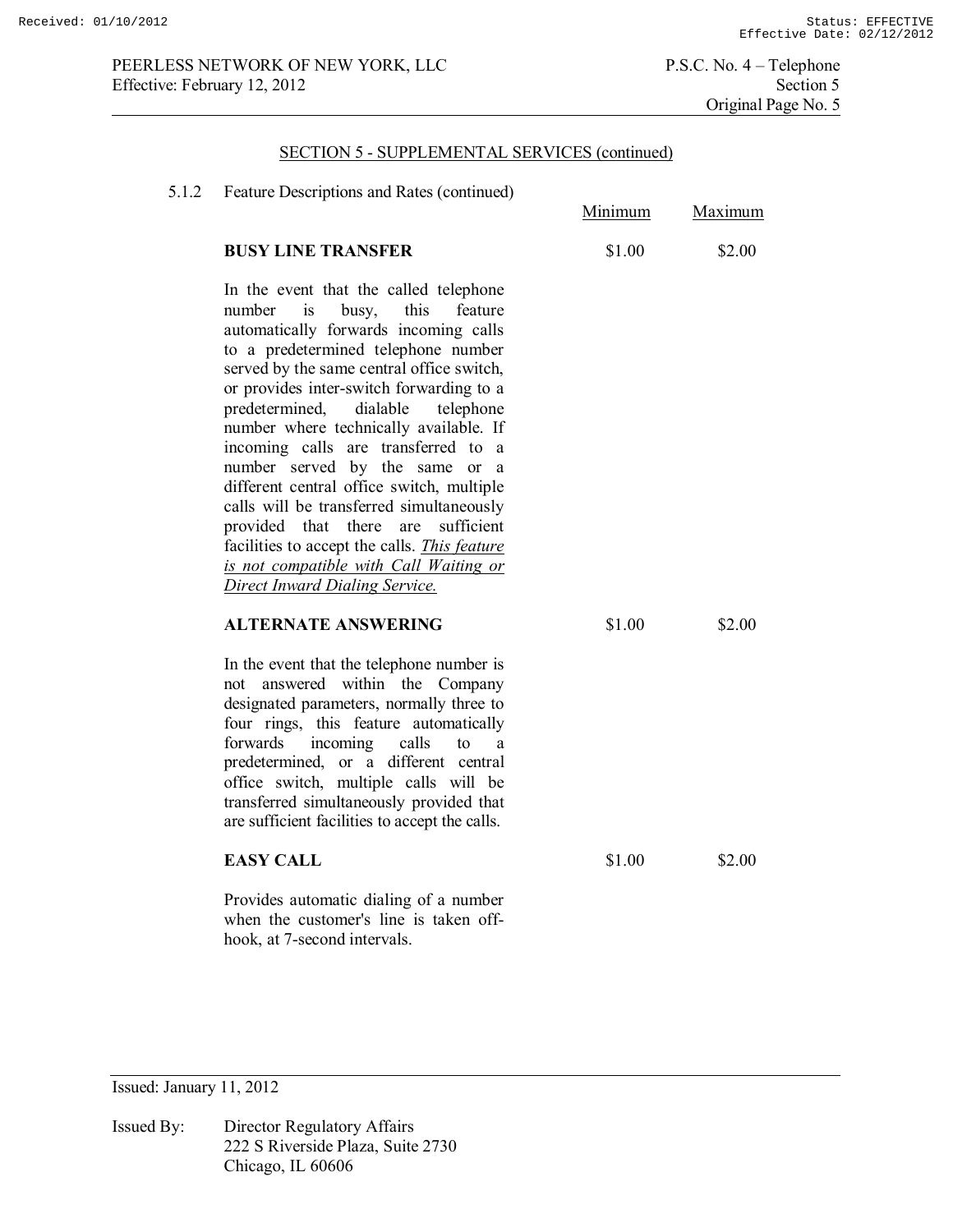# SECTION 5 - SUPPLEMENTAL SERVICES (continued)

| 5.1.2 | Feature Descriptions and Rates (continued)                                                                                                                                                    | Minimum                   | Maximum                   |
|-------|-----------------------------------------------------------------------------------------------------------------------------------------------------------------------------------------------|---------------------------|---------------------------|
|       | <b>MESSAGE WAITING TONE</b>                                                                                                                                                                   | \$1.00                    | \$2.00                    |
|       | Allows an audible signal, stutter dial<br>tone, to be present on the line when a<br>message is waiting.                                                                                       |                           |                           |
|       | <b>BUSY LINE TRANSFER,</b><br><b>ALTERNATE ANSWERING,</b><br><b>MESSAGE WAITING TONE</b>                                                                                                      | \$1.00                    | \$2.00                    |
|       | Allows access to all three services.                                                                                                                                                          |                           |                           |
|       | <b>CUSTOMER CONTROL OPTION</b>                                                                                                                                                                |                           |                           |
|       | Allows<br>the<br>customer<br>activate/<br>$\sim$ to<br>deactivate the Busy Line Transfer and<br>Alternate Answering features and to<br>change the number to which the calls are<br>forwarded. |                           |                           |
|       | <b>Busy Line Transfer</b>                                                                                                                                                                     | \$1.00                    | \$2.00                    |
|       | <b>Alternate Answering</b>                                                                                                                                                                    | \$1.00                    | \$2.00                    |
|       |                                                                                                                                                                                               | Minimum<br>Per Activation | Maximum<br>Per Activation |
|       | <b>AUTOMATIC CALL BACK</b>                                                                                                                                                                    | \$1.00                    | \$2.00                    |
|       | Allows a customer to return most recent                                                                                                                                                       |                           |                           |

Allows a customer to return most recent incoming calls whether answered or not. If the line to which the request is made is idle, the call goes through, if the line is busy, the automatic callback continues to attempt until the line is free. The request is deactivated after 30 minutes or six unanswered ring backs if the call is not completed.

Issued: January 11, 2012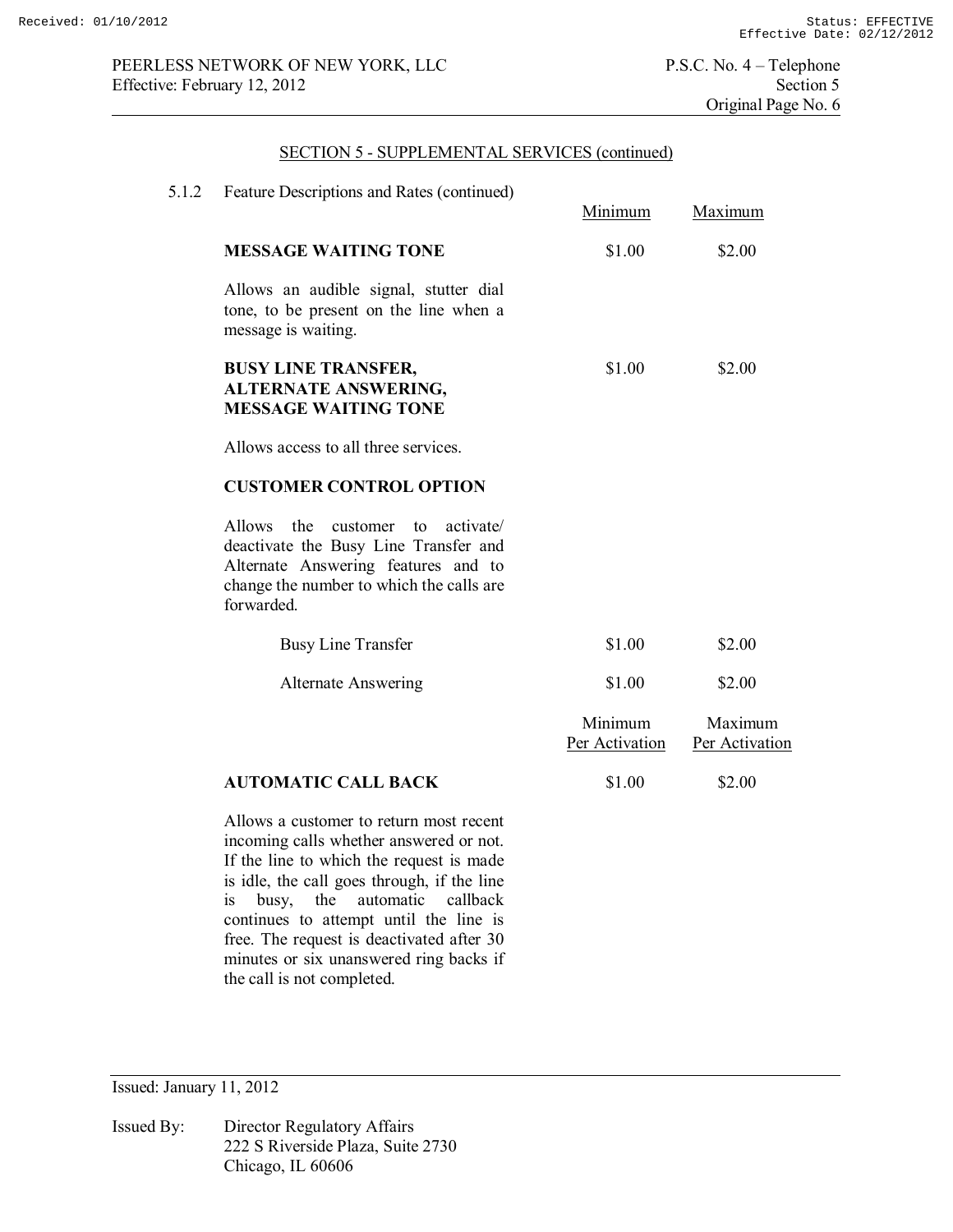(C)

(C)

PEERLESS NETWORK OF NEW YORK, LLC P.S.C. No. 4 – Telephone<br>Effective: September 14, 2018 Section 5 Effective: September 14, 2018

# SECTION 5 - SUPPLEMENTAL SERVICES (continued)

| 5.1.2 | Feature Descriptions and Rates (continued)                                                                                                                                                                                                                                                                                                                                                                                                                                                                                                                         | Minimum          | Maximum            |
|-------|--------------------------------------------------------------------------------------------------------------------------------------------------------------------------------------------------------------------------------------------------------------------------------------------------------------------------------------------------------------------------------------------------------------------------------------------------------------------------------------------------------------------------------------------------------------------|------------------|--------------------|
|       | <b>REMOTE CALL FORWARDING</b><br>First<br>Second                                                                                                                                                                                                                                                                                                                                                                                                                                                                                                                   | \$5.00<br>\$5.00 | \$10.00<br>\$10.00 |
|       | Remote Call Forwarding (CO Based),<br>provides a method to automatically<br>transfer all incoming calls to another<br>dialed number at all times. The dialable<br>number is user defined. The dialed<br>number can be either 7 or 10 digit<br>numbers (POTS) and can be changed<br>via a service order. No physical<br>telephone is required at the subscribed<br>dialed number. Multiple simultaneous<br>call paths can be provided, with each<br>additional path priced at the rates above.<br>(Business Service Ordering and Line<br>Connection Charges apply.) | Minimum          | Maximum            |
|       |                                                                                                                                                                                                                                                                                                                                                                                                                                                                                                                                                                    |                  |                    |
|       | 976 PREFIX BLOCKING SERVICE                                                                                                                                                                                                                                                                                                                                                                                                                                                                                                                                        | N/C              | N/C                |
|       | Blocks access from a company provided<br>Exchange Access Service to customer<br>dialed 976 numbers.                                                                                                                                                                                                                                                                                                                                                                                                                                                                |                  |                    |
|       | <b>REPEAT DIALING</b>                                                                                                                                                                                                                                                                                                                                                                                                                                                                                                                                              | \$1.00           | \$2.00             |
|       | Allows a Customer, by dialing a<br>particular code, to redial a dialed<br>number a specified number of times or<br>until a party answers the call.                                                                                                                                                                                                                                                                                                                                                                                                                 |                  |                    |

Issued: August 15, 2018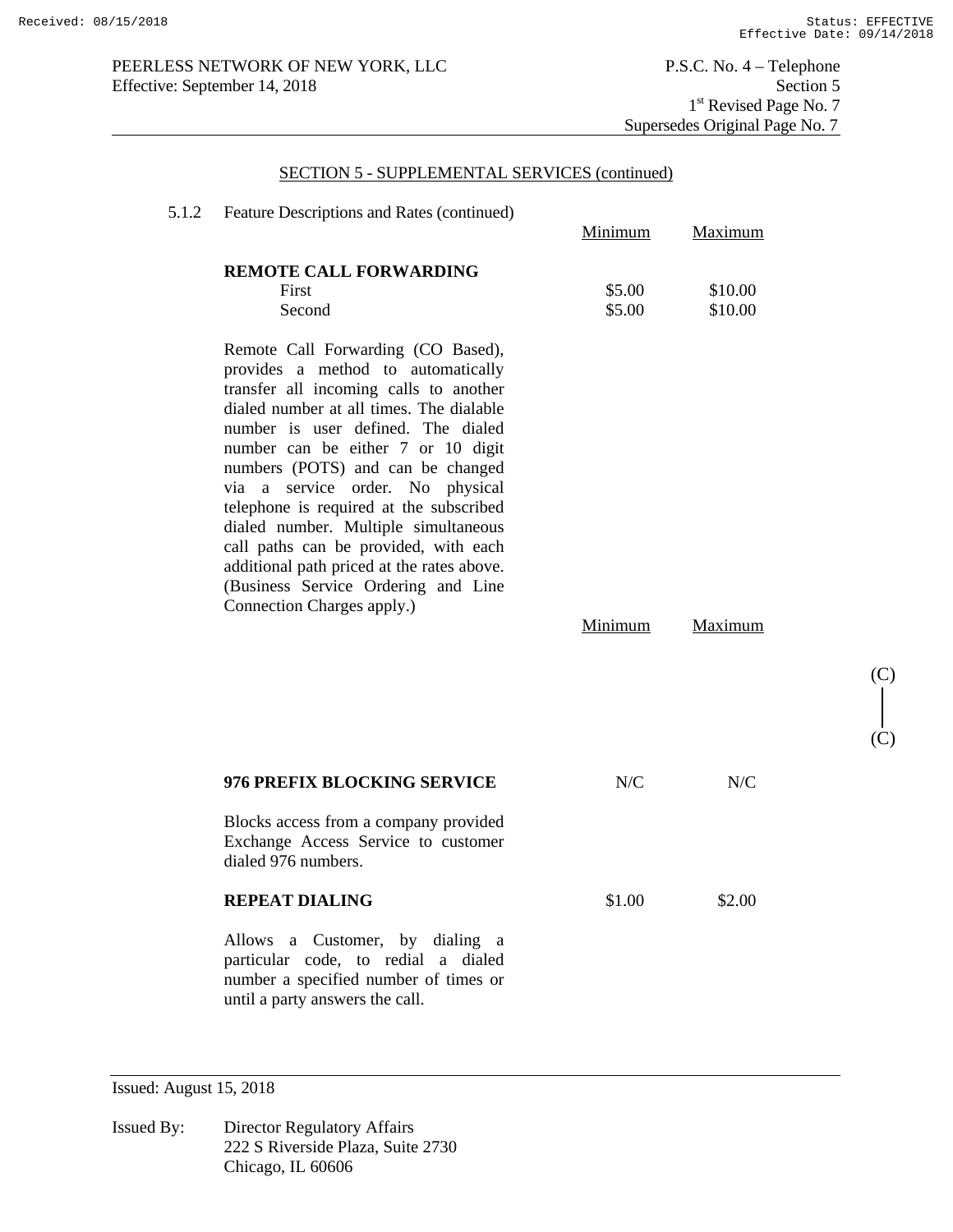### 5.2 SERVICE AND PROMOTIONAL TRIALS

5.2.1 General

 The Company may establish temporary promotional programs wherein it may waive or reduce nonrecurring or recurring charges, to introduce a present or potential customer to a service not previously subscribed to by the customer.

#### 5.2.2 Regulations

- A. Appropriate notification of the Trial will be made to all eligible customers and to the Commission. Appropriate notification may include direct mail, bill inserts, broadcast or print media, direct contact or other comparable means of notification.
- B. During a Service Trial, the service(s) is provided automatically to all eligible customers, except those customers who choose not to participate. Customers will be offered the opportunity to decline the trial service both in advance and during the trial. A customer can request that the designated service be removed at any time during the trial and not be billed a recurring charge for the period that the feature was in place. At the end of the trial, customers that do not contact the Company to indicate they wish to retain the service will be disconnected from the service at no charge.
- C. During a Promotional Trial, the service is provided to all eligible customers who ask to participate. Customers will be notified in advance of the opportunity to receive the service in the trial for free. A customer can request that the service be removed at any time during the trial and not be billed a recurring charge for the period that the service was in place. At the end of the trial, customers that do not contact the Company will be disconnected from the service.
- D. Customers can subscribe to any service listed as part of a Promotional Trial and not be billed the normal Connection Charge. The offering of this trial period option is limited in that a service may be tried only once per customer, per premises.
- E. The Company retains the right to limit the size and scope of a Promotional Trial.

Issued: January 11, 2012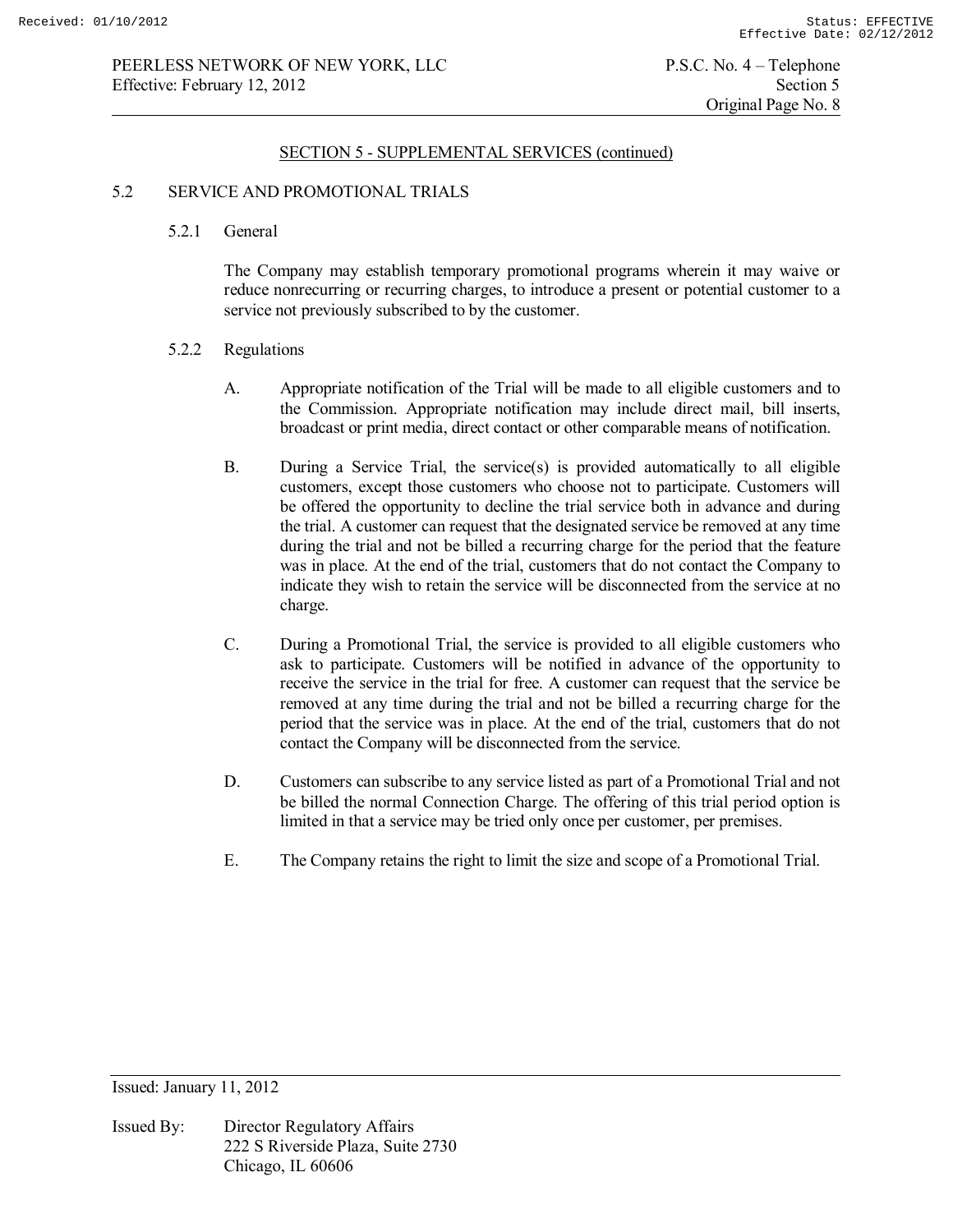### 5.3 OPERATOR ASSISTANCE SURCHARGES

## 5.3.1 General

Operator Assistance Surcharges apply when a customer utilizes either an automated or live Company operator for purposes of completing or billing a call. Operator Assistance Surcharges apply in addition to local usage or long distance usage services as identified in this tariff.

## 5.3.2 Operator Assistance Surcharges -- Rate Schedule

|                                                                                                                                                                                     | Minimum | Maximum |
|-------------------------------------------------------------------------------------------------------------------------------------------------------------------------------------|---------|---------|
| <b>PERSON-TO-PERSON</b>                                                                                                                                                             | \$5.00  | \$10.00 |
| Operator assists caller by beginning to<br>bill the call only when a specifically<br>identified party answers the phone.                                                            |         |         |
| <b>BILLED TO A THIRD NUMBER</b>                                                                                                                                                     | \$5.00  | \$10.00 |
| Operator assists the caller by billing the<br>call to a verified number other than the<br>station number from which the call is<br>being made or by which the call is<br>received.) |         |         |
| <b>COLLECT CALLS</b>                                                                                                                                                                | \$5.00  | \$10.00 |
| Operator assists the caller by verify<br>charges with, and billing the call to, the<br>party receiving the call.                                                                    |         |         |
| <b>SENT - PAID/OPERATOR ASSISTED</b>                                                                                                                                                | \$5.00  | \$10.00 |
| Operator assistance provided to stations<br>capable of accepting pre-payment by<br>terms of coin or non-calling card credit<br>arrangements.                                        |         |         |

Issued: January 11, 2012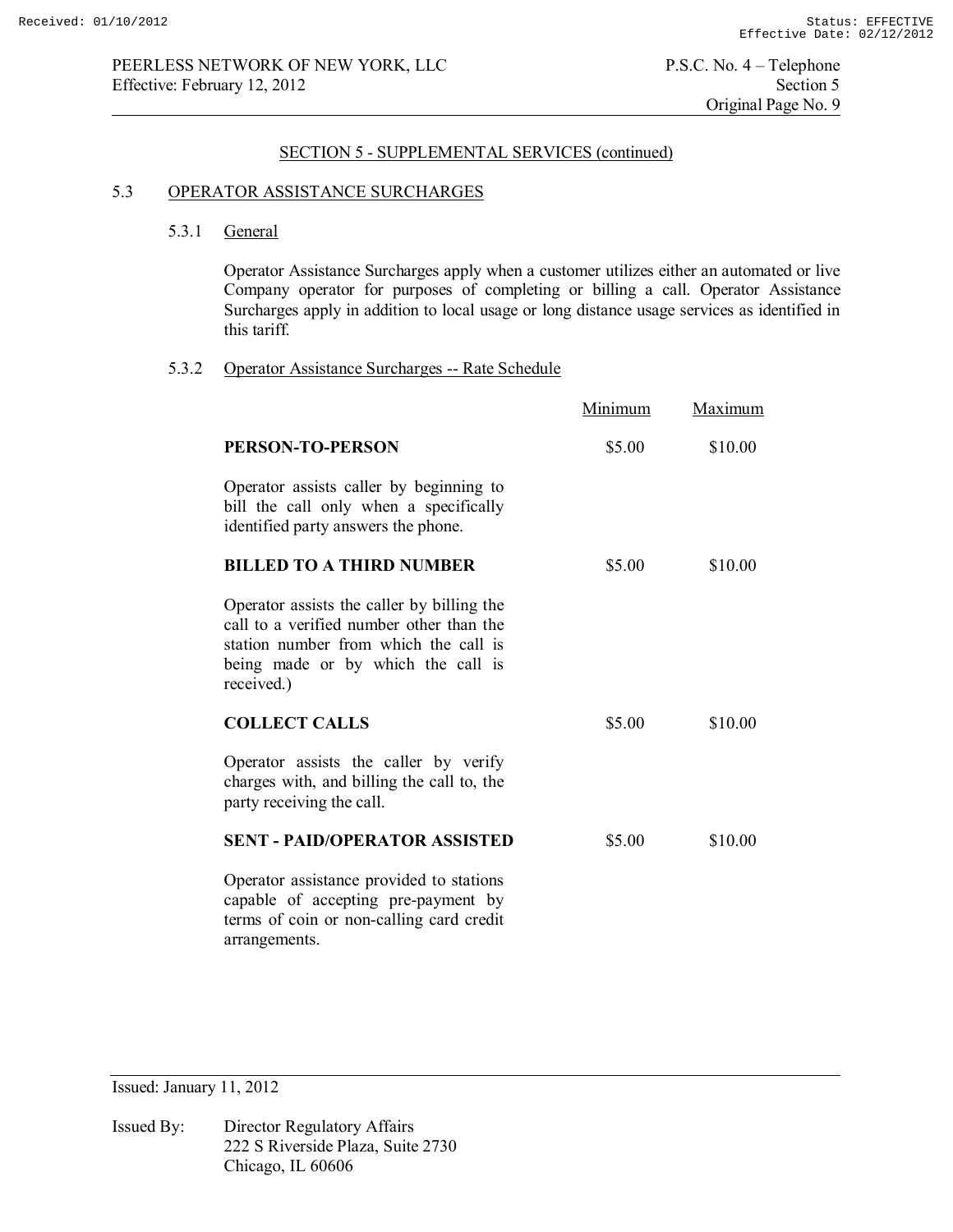# 5.3 OPERATOR ASSISTANCE SURCHARGES (continued)

communicating parties of the caller's

need to reach the busy line.

# 5.3.2 Operator Assistance Surcharges -- Rate Schedule (continued)

| <b>CALLING CARD ASSISTANCE</b>                                                                                                                                               | Minimum | Maximum |
|------------------------------------------------------------------------------------------------------------------------------------------------------------------------------|---------|---------|
| Operator assists the caller by accepting<br>and/or billing, and/or completing a call<br>based upon information pertaining to a<br>billable calling card.                     |         |         |
| <b>Automated Assistance</b><br>(where available)                                                                                                                             | \$5.00  | \$10.00 |
| Non-Automated Assistance                                                                                                                                                     | \$10.00 | \$20.00 |
| <b>BUSY LINE VERIFICATION</b>                                                                                                                                                | \$5.00  | \$10.00 |
| Operator assists caller by verifying the<br>busy status of an exchange access line.<br>Charged for each verification.                                                        |         |         |
| <b>BUSY LINE VERIFY AND INTERRUPT</b>                                                                                                                                        | \$5.00  | \$10.00 |
| Operator assists caller by first verifying<br>the busy status of an exchange access line<br>by interrupting<br>then<br>the<br>and<br>communications on the line to alert the |         |         |

Issued: January 11, 2012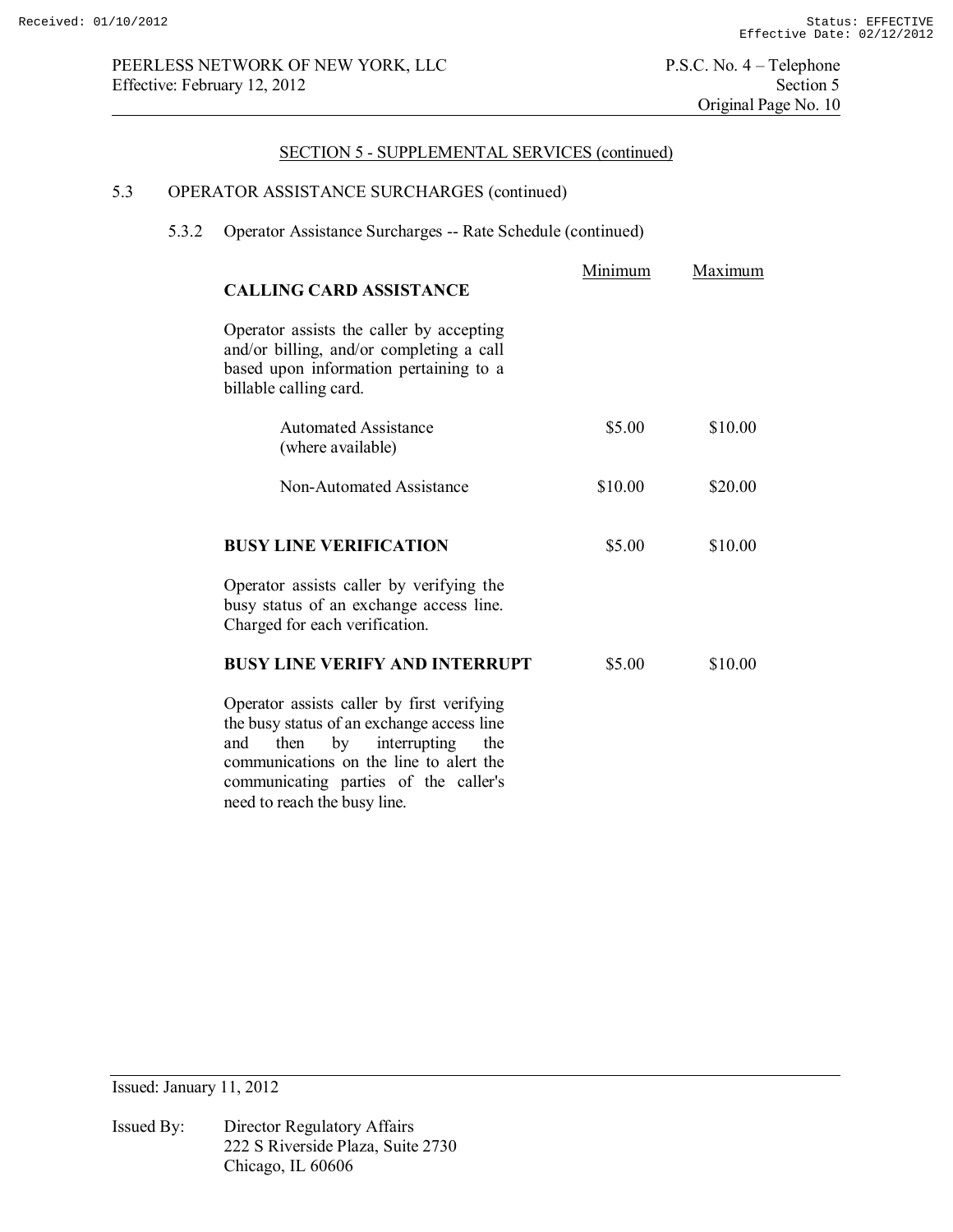5.4.2 Directory Services -- Rate Schedule

#### SECTION 5 - SUPPLEMENTAL SERVICES (continued)

#### 5.4 DIRECTORY SERVICES

5.4.1 General

Directory services allow customers to customize the manner in which their Company assigned telephone numbers appear in published directory and/or are used by dialable directories and Company operators. This section applies only to services provided by the Company.

 Minimum Maximum **ALPHABETICAL DIRECTORY LISTING** N/C N/C One listing, without charge, is provided in the alphabetical section of the directory of the local exchange area in which the Customer's premises is located. This listing is termed the primary listing and is provided for each line provided pursuant to the Company's Exchange Access Service. Where two or more lines are arranged to hunt, all of those lines so arranged constitute a separate Customer Service. **EXTRA LISTINGS** An Extra Listing is any listing of a name or information in connection with a Customer's access line number beyond that provided pursuant to the Alphabetical Directory Listing Service provided above.) Per Month for each listing: \$1.00 \$2.00

Issued: January 11, 2012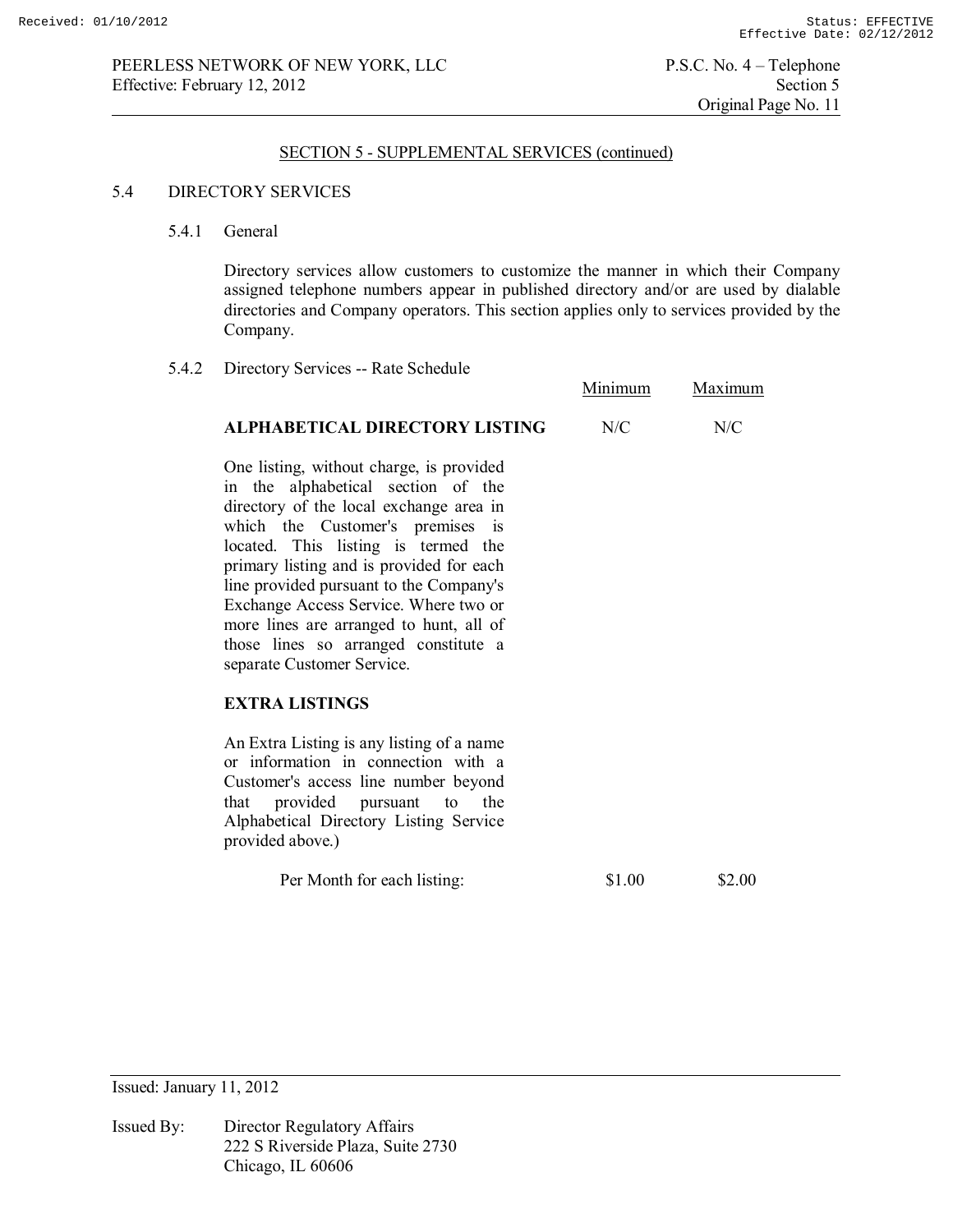# 5.4 DIRECTORY SERVICES (continued)

5.4.2 Directory Services -- Rate Schedule (continued)

| PRIVATE LISTING                                                                                                                                                                                                                                                                                                                                         | <u>Minimum</u> | <u>Maximum</u> |
|---------------------------------------------------------------------------------------------------------------------------------------------------------------------------------------------------------------------------------------------------------------------------------------------------------------------------------------------------------|----------------|----------------|
| A telephone number that is not listed in<br>either the directory assistance records or<br>the alphabetical directory or that section<br>of the directory containing the regular<br>alphabetical list of names of Exchange<br>Access Customers.                                                                                                          |                |                |
| Per Month for each listing:                                                                                                                                                                                                                                                                                                                             | \$1.00         | \$2.00         |
| <b>SEMI-PRIVATE LISTING</b>                                                                                                                                                                                                                                                                                                                             |                |                |
| A telephone number that is not listed in<br>the alphabetical directory or that section<br>of the directory containing the regular<br>alphabetical list of names of Exchange<br>The<br>telephone<br>Access<br>Customers.<br>listed in<br>the<br>directory<br>number is<br>assistance records and will be furnished<br>upon request of the calling party. |                |                |
| Per Month for each listing:                                                                                                                                                                                                                                                                                                                             | \$1.00         | \$2.00         |
| <b>DIRECTORY ASSISTANCE CALL</b>                                                                                                                                                                                                                                                                                                                        |                |                |
| D.A. Call services furnish the customer<br>either<br>with<br>automated<br>or<br>operator<br>Company's<br>assisted<br>the<br>access<br>to<br>Directory Services database on a dial-up<br>basis. A maximum of two number<br>requests will be accommodated per D.A.<br>Call Service call.                                                                  |                |                |
| Per Call                                                                                                                                                                                                                                                                                                                                                | \$1.00         | \$2.00         |

Issued: January 11, 2012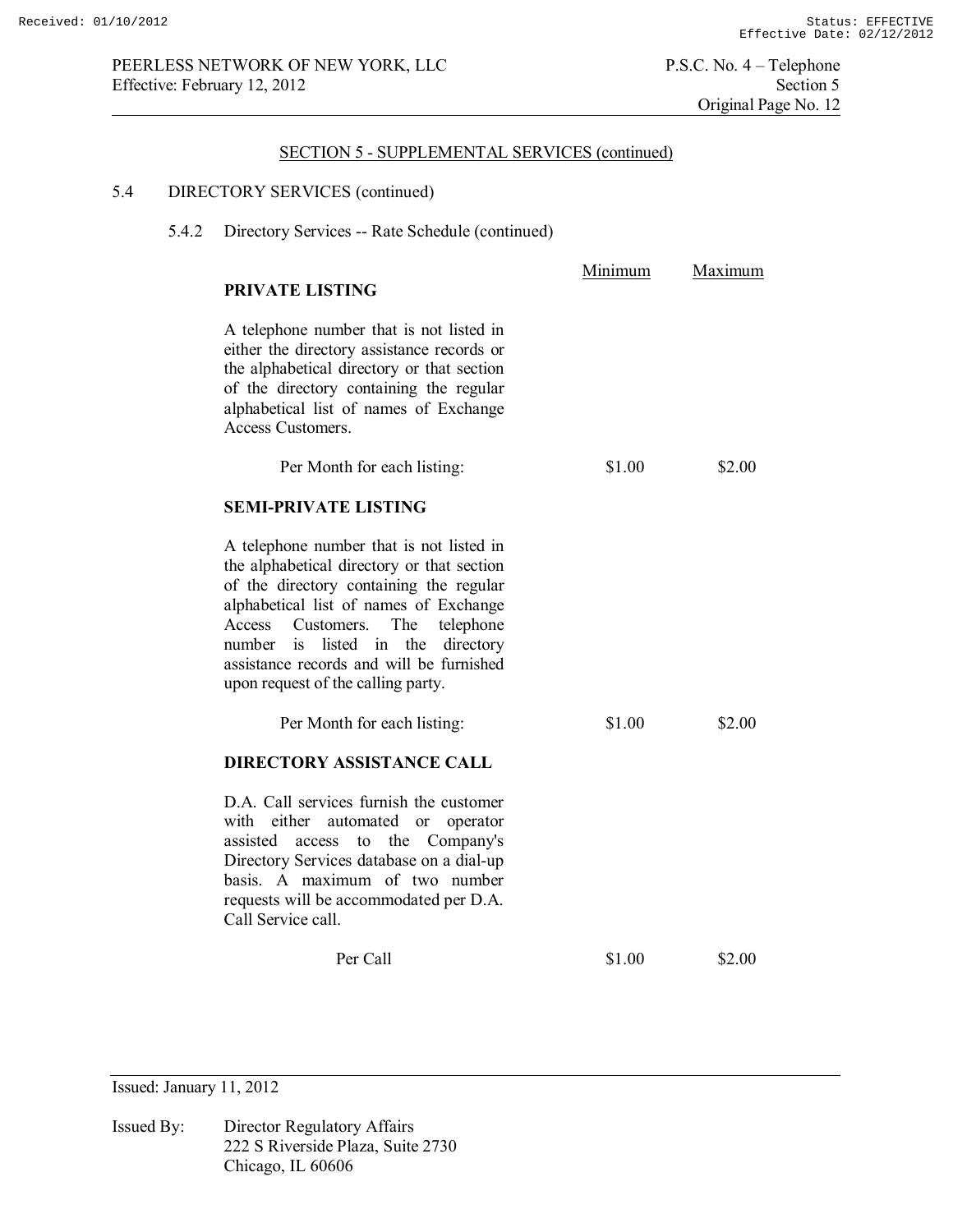## 5.4 DIRECTORY SERVICES (continued)

5.4.2 Directory Services -- Rate Schedule (continued)

| <b>INFORMATION CALL COMPLETION</b>                                                                                                                                                                                                                                                                                                                              | Minimum | Maximum |
|-----------------------------------------------------------------------------------------------------------------------------------------------------------------------------------------------------------------------------------------------------------------------------------------------------------------------------------------------------------------|---------|---------|
| Information Call Completion (ICC) is<br>available as an add-on to the Company's<br>D.A. Call Service. ICC allows the<br>customer to connect directly to a<br>number requested via the Company's<br>D.A. Call service by means of operator<br>dialing.                                                                                                           |         |         |
| Per Call Completed                                                                                                                                                                                                                                                                                                                                              | \$1.00  | \$2.00  |
| Mobile telephone service customers will<br>only be eligible for ICC service if an<br>alternate billing option is used, i.e.,<br>calling card, billed-to-third number,<br>collect and person-to-person special<br>handling. However, should a mobile<br>carrier request the option, the Company<br>will provide ICC to a mobile carrier on a<br>sent-paid basis. |         |         |

## 5.5 DIRECT INWARD DIAL (DID) SERVICE

### 5.5.1 General

DID is a service which permits incoming dialed calls to be dialed directly by a calling party station associated with a switching system located on the Carrier's Customer Premises. These lines support inbound calling traffic only.

Issued: January 11, 2012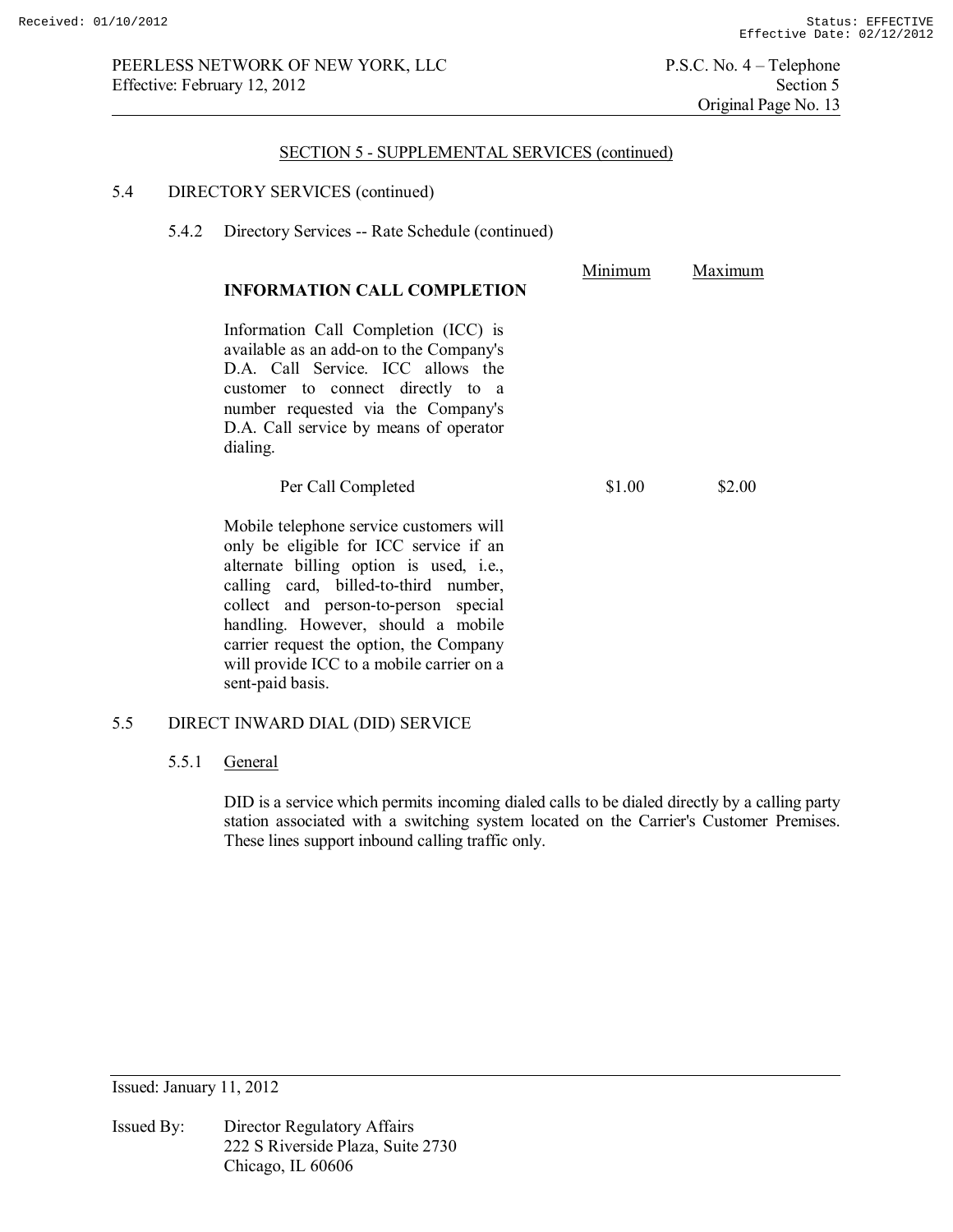# 5.5 DIRECT INWARD DIAL (DID) SERVICE Analog Only (continued)

## 5.5.2 Direct Inward Dial Service -- Rate Schedule

|                                                                                                                                                                  | Minimum<br><b>MRC</b> | Maximum<br><b>MRC</b> | Minimum<br><b>NRC</b> | Maximum<br><b>NRC</b> |
|------------------------------------------------------------------------------------------------------------------------------------------------------------------|-----------------------|-----------------------|-----------------------|-----------------------|
| <b>DID Trunk Termination Charges</b>                                                                                                                             |                       |                       |                       |                       |
| Each DID trunk termination in central office,<br>per trunk                                                                                                       | \$50.00               | \$100.00              | \$50.00               | \$100.00              |
| Each DID trunk termination in Central Office<br>arranged for Touch-Tone signaling.                                                                               | \$50.00               | \$100.00              | \$50.00               | \$100.00              |
| additions,<br>Subsequent<br>deletions<br><sub>or</sub><br>rearrangements of DID trunk terminations in<br>addition to above charges, per occasion.                | \$50.00               | \$100.00              | \$50.00               | \$100.00              |
| <b>DID Number Charges</b>                                                                                                                                        |                       |                       |                       |                       |
| Each group of 10 assigned DID station<br>numbers or fraction thereof, each group                                                                                 | \$2.00                | \$4.00                | \$2.00                | \$4.00                |
| Each group of 10 Reserved DID station<br>numbers or fraction thereof, each group                                                                                 | \$2.00                | \$4.00                | \$2.00                | \$4.00                |
| <b>Business</b>                                                                                                                                                  |                       |                       |                       |                       |
| <b>DID Service from a Remote Central Office</b>                                                                                                                  |                       |                       |                       |                       |
| Mileage charges apply in addition to the rates<br>specified, preceding. Mileage charges are<br>those specified for Foreign District Service as<br>appropriate.   |                       |                       |                       |                       |
| Each<br>installation,<br>addition,<br>new<br><sub>or</sub><br>rearrangement of trunks that provide DID<br>service from a Remote Central Office, per<br>occasion. | \$50.00               | \$100.00              | \$50.00               | \$100.00              |

Issued: January 11, 2012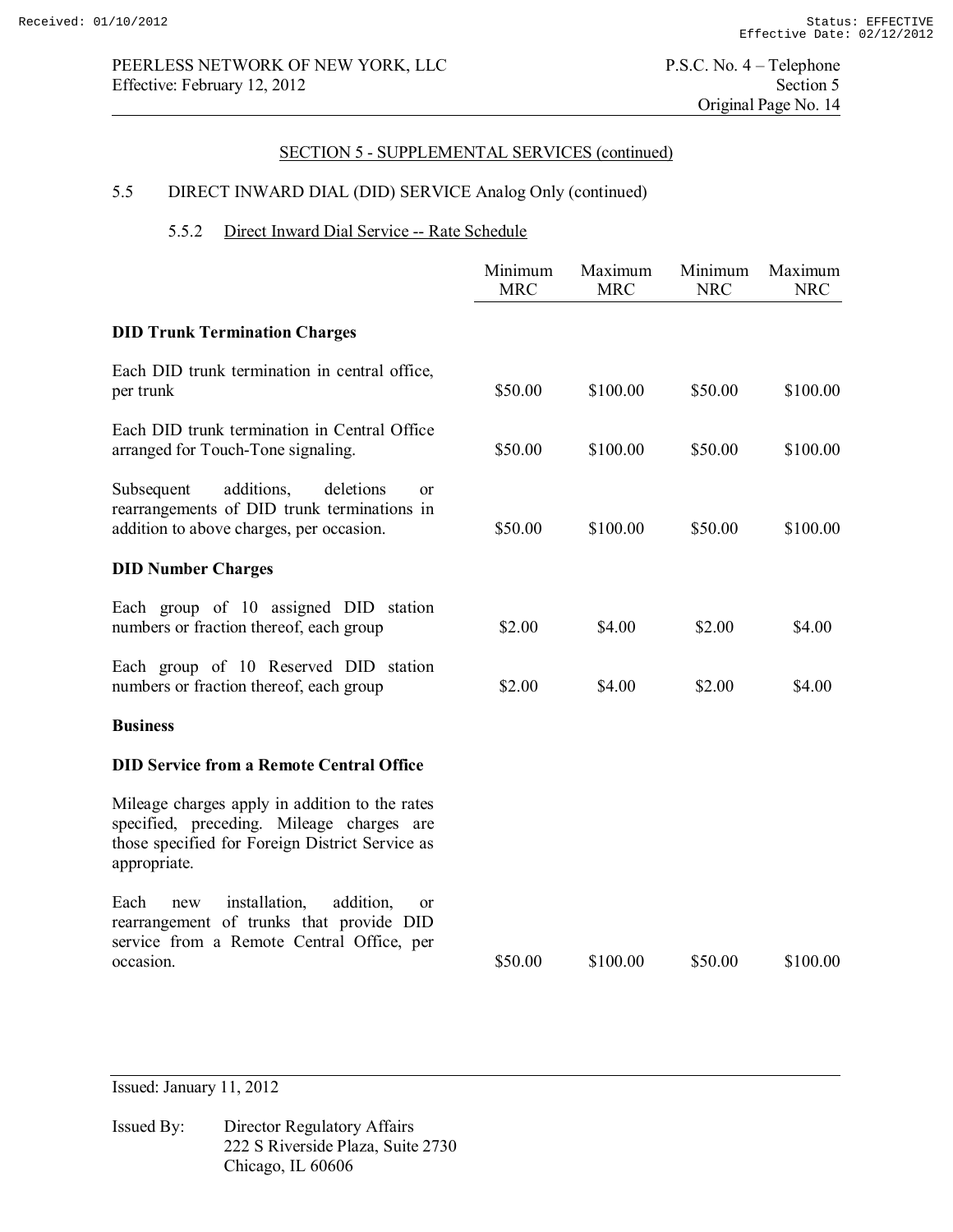### 5.6 2-WAY DIRECT INWARD DIALING (DID) WITH CALL TRANSFER

5.6.1 General

2-Way Direct Inward Dialing (DID) with Call Transfer is a service that permits incoming calls to reach customer provided equipment, without the assistance of an attendant, and allows the transfer of those calls to another line. Touch-Tone is a standard feature of this service.

### 5.7 MISCELLANEOUS SERVICES

|                                                                                                                                                                                                         | <b>Monthly Rate</b>  |                    |
|---------------------------------------------------------------------------------------------------------------------------------------------------------------------------------------------------------|----------------------|--------------------|
|                                                                                                                                                                                                         | Minimum              | Maximum            |
| <b>TOLL RESTRICTION SERVICE</b>                                                                                                                                                                         |                      |                    |
| Toll Restriction Service will not allow inter-<br>MSA 1+, 0+, 0-, 10XXX, or 700 calls to be<br>completed.                                                                                               |                      |                    |
| - per line equipped                                                                                                                                                                                     | \$1.00               | \$2.00             |
| Toll billing exception that prevents third number<br>billed and collect call is also a customer option.                                                                                                 |                      |                    |
| <b>INTERCEPT REFERRAL EXTENSION</b><br><b>SERVICE</b>                                                                                                                                                   |                      |                    |
| Provides notification to calling parties about<br>changes in the status of the called party's<br>telephone line. (An Add / Change Charge<br>applies to add or change the length of months<br>requested) | \$1.00               | \$2.00             |
|                                                                                                                                                                                                         | Non-Recurring Charge |                    |
| <b>TEMPORARY INTERCEPT</b>                                                                                                                                                                              | Minimum              | Maximum            |
| Enables a Customer to have incoming calls<br>intercepted for 1 month. (Regular Exchange<br>Service billing continues<br>Access<br>and<br>an<br>Add/Change charge applies)                               |                      |                    |
| - per Central Office Line<br>- per Port Intercepted                                                                                                                                                     | \$5.00<br>\$5.00     | \$10.00<br>\$10.00 |

Issued: January 11, 2012